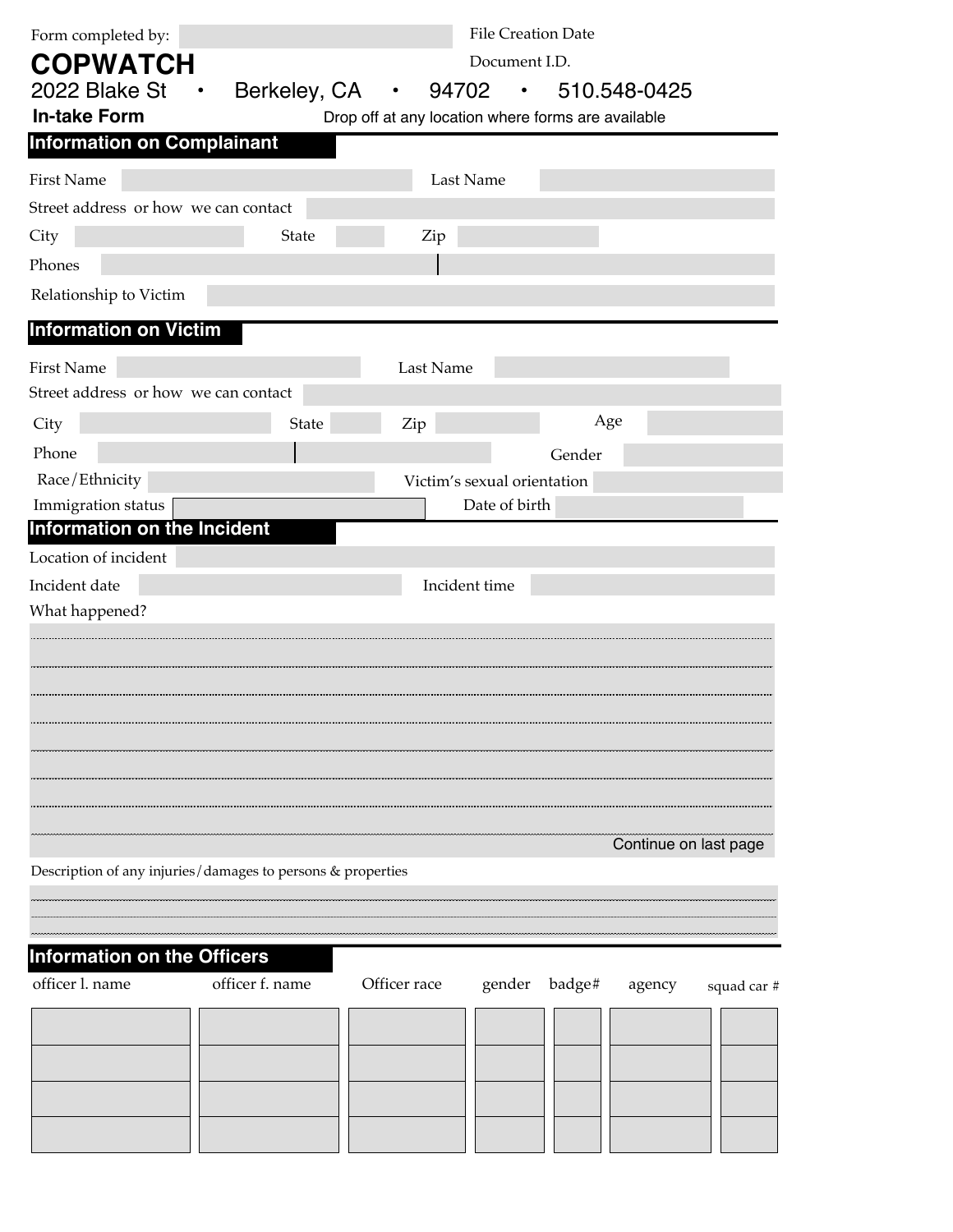|                | <b>Witness Information</b>                                                                                         |                                                 |                                                                                    |  |  |  |
|----------------|--------------------------------------------------------------------------------------------------------------------|-------------------------------------------------|------------------------------------------------------------------------------------|--|--|--|
|                | witnesses                                                                                                          | phone #                                         | address or way to contact                                                          |  |  |  |
|                |                                                                                                                    |                                                 |                                                                                    |  |  |  |
|                |                                                                                                                    |                                                 |                                                                                    |  |  |  |
|                |                                                                                                                    |                                                 |                                                                                    |  |  |  |
|                |                                                                                                                    |                                                 |                                                                                    |  |  |  |
|                |                                                                                                                    |                                                 |                                                                                    |  |  |  |
|                | <b>Other Information</b>                                                                                           |                                                 |                                                                                    |  |  |  |
|                | 1. Filed a complaint?                                                                                              | 3. How did the department handle the complaint? |                                                                                    |  |  |  |
|                | 2. Complaint accepted?                                                                                             |                                                 |                                                                                    |  |  |  |
|                | <b>Misconduct Information</b>                                                                                      |                                                 |                                                                                    |  |  |  |
|                | misconduct                                                                                                         | discrimination                                  | misconduct codes                                                                   |  |  |  |
| $\mathbf{1}$   | k                                                                                                                  |                                                 | Harassment (verbal and non verbal)<br>1.1 sexual remarks                           |  |  |  |
|                |                                                                                                                    |                                                 | 1.2 racial remarks                                                                 |  |  |  |
| $\overline{2}$ | k                                                                                                                  |                                                 | 1.3 rude or abusive language<br>1.4 retaliation                                    |  |  |  |
|                |                                                                                                                    |                                                 | 1.5 surveillance<br>1.6 other nonverbal harassment                                 |  |  |  |
| 3              | k                                                                                                                  |                                                 | 1.7 remarks regarding economic status                                              |  |  |  |
| 4              | k                                                                                                                  |                                                 | Assault                                                                            |  |  |  |
|                |                                                                                                                    |                                                 | 2.1 punches/kicks<br>2.2 baton assault                                             |  |  |  |
| 5              | k                                                                                                                  |                                                 | 2.3 flashlight assault<br>2.4 mace/pepper spray                                    |  |  |  |
| 6              | k                                                                                                                  |                                                 | 2.5 electronic assault<br>2.6 dog bite                                             |  |  |  |
|                |                                                                                                                    |                                                 | 2.7 choke hold<br>2.8 hog tied                                                     |  |  |  |
| 7              | k                                                                                                                  |                                                 | 2.9 shooting<br>2.10 sexual assault                                                |  |  |  |
|                | ⊮                                                                                                                  |                                                 | $2.11$ rape<br>2.12 other assault                                                  |  |  |  |
| 8              | IN                                                                                                                 |                                                 |                                                                                    |  |  |  |
| 9              | Κ                                                                                                                  |                                                 | <b>Searches/Seizures</b>                                                           |  |  |  |
|                |                                                                                                                    |                                                 | 3.1 discriminatory search of person<br>3.2 strip search                            |  |  |  |
|                | <b>Quality of Life Violations</b>                                                                                  |                                                 | 3.3 discriminatory search- personal belongings<br>3.4 discriminatory search of car |  |  |  |
|                | 6.1 Trespassing BMC 13.52.010                                                                                      |                                                 | 3.5 discriminatory search of home                                                  |  |  |  |
|                | 6.2 Entering property after being personally forbidden to do<br>so BMC 13.25.020                                   |                                                 | 3.6 property stolen<br>3.7 damage to property                                      |  |  |  |
|                | 6.3 Obstructing free passage in public way BMC 13.36.010<br>6.4 Obstructing or intimidating business operators, or |                                                 | 3.8 illegal search and seizure<br>3.9 other search/seizure                         |  |  |  |
|                | customers PC 602.1<br>6.5 Lodging without permission of owner PC 602J                                              |                                                 |                                                                                    |  |  |  |
|                | 6.6 Three dog rule<br>6.7 Public intoxication                                                                      |                                                 | Detention/Arrest/Imprisonment<br>4.1 discriminatory stop                           |  |  |  |
|                | 6.8 Violation of park curfew<br>6.9 Lodging PC647j                                                                 |                                                 | 4.2 unjustly detained<br>4.3 false arrest                                          |  |  |  |
|                | 7.0 Other                                                                                                          |                                                 | 4.4 false imprisonment<br>4.5 illegal/improperly served warrant                    |  |  |  |
|                |                                                                                                                    |                                                 | 4.6 other detention/arrest/imprisonment                                            |  |  |  |
|                |                                                                                                                    |                                                 | Continued on next page                                                             |  |  |  |
|                |                                                                                                                    |                                                 |                                                                                    |  |  |  |
|                |                                                                                                                    |                                                 |                                                                                    |  |  |  |